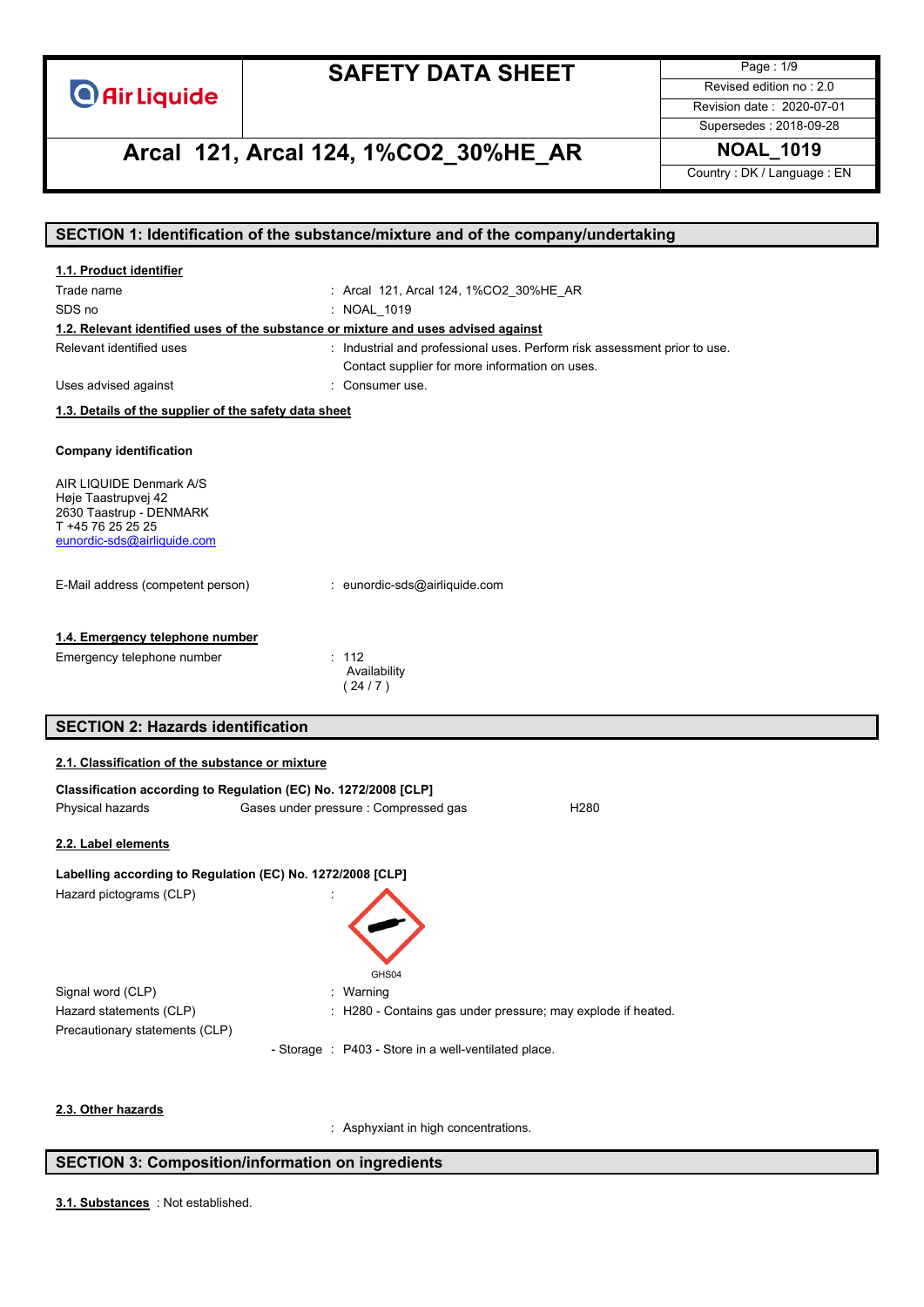

Page : 2/9 Revised edition no : 2.0

Revision date : 2020-07-01 Supersedes : 2018-09-28

# **Arcal 121, Arcal 124, 1%CO2\_30%HE\_AR NOAL\_1019**

#### Country : DK / Language : EN

### **3.2. Mixtures**

| <b>Name</b>    | <b>Product identifier</b>                                                    | Composition<br>$[V-%]:$ | <b>Classification according to</b><br>Regulation (EC) No. 1272/2008<br>[CLP] |
|----------------|------------------------------------------------------------------------------|-------------------------|------------------------------------------------------------------------------|
| Argon          | (CAS-No.) 7440-37-1<br>(EC-No.) 231-147-0<br>(EC Index-No.)<br>(REACH-no) *1 | 69                      | Press. Gas (Comp.), H280                                                     |
| Helium         | (CAS-No.) 7440-59-7<br>(EC-No.) 231-168-5<br>(EC Index-No.)<br>(REACH-no) *1 | 30                      | Press. Gas (Comp.), H280                                                     |
| Carbon dioxide | (CAS-No.) 124-38-9<br>(EC-No.) 204-696-9<br>(EC Index-No.)<br>(REACH-no) *1  | $\mathbf 1$             | Press. Gas (Lig.), H280                                                      |

Full text of H-statements: see section 16

*Contains no other components or impurities which will influence the classification of the product.*

*\*1: Listed in Annex IV / V REACH, exempted from registration.*

*\*2: Registration deadline not expired.*

*\*3: Registration not required: Substance manufactured or imported < 1t/y.*

#### **SECTION 4: First aid measures**

#### **4.1. Description of first aid measures**

| - Inhalation                                                     | : Remove victim to uncontaminated area wearing self contained breathing apparatus. Keep<br>victim warm and rested. Call a doctor. Perform cardiopulmonary resuscitation if breathing<br>stopped. |
|------------------------------------------------------------------|--------------------------------------------------------------------------------------------------------------------------------------------------------------------------------------------------|
| - Skin contact                                                   | : Adverse effects not expected from this product.                                                                                                                                                |
| - Eye contact                                                    | : Adverse effects not expected from this product.                                                                                                                                                |
| - Ingestion                                                      | : Ingestion is not considered a potential route of exposure.                                                                                                                                     |
| 4.2. Most important symptoms and effects, both acute and delayed |                                                                                                                                                                                                  |
|                                                                  | : In high concentrations may cause asphyxiation. Symptoms may include loss of<br>mobility/consciousness. Victim may not be aware of asphyxiation.<br>Refer to section 11.                        |

**4.3. Indication of any immediate medical attention and special treatment needed**

: None.

### **SECTION 5: Firefighting measures**

### **5.1. Extinguishing media**

| - Suitable extinguishing media<br>- Unsuitable extinguishing media | : Water spray or fog.<br>: Do not use water jet to extinguish. |
|--------------------------------------------------------------------|----------------------------------------------------------------|
| 5.2. Special hazards arising from the substance or mixture         |                                                                |
| Specific hazards                                                   | : Exposure to fire may cause containers to rupture/explode.    |
| Hazardous combustion products                                      | $:$ None.                                                      |
| 5.3. Advice for firefighters                                       |                                                                |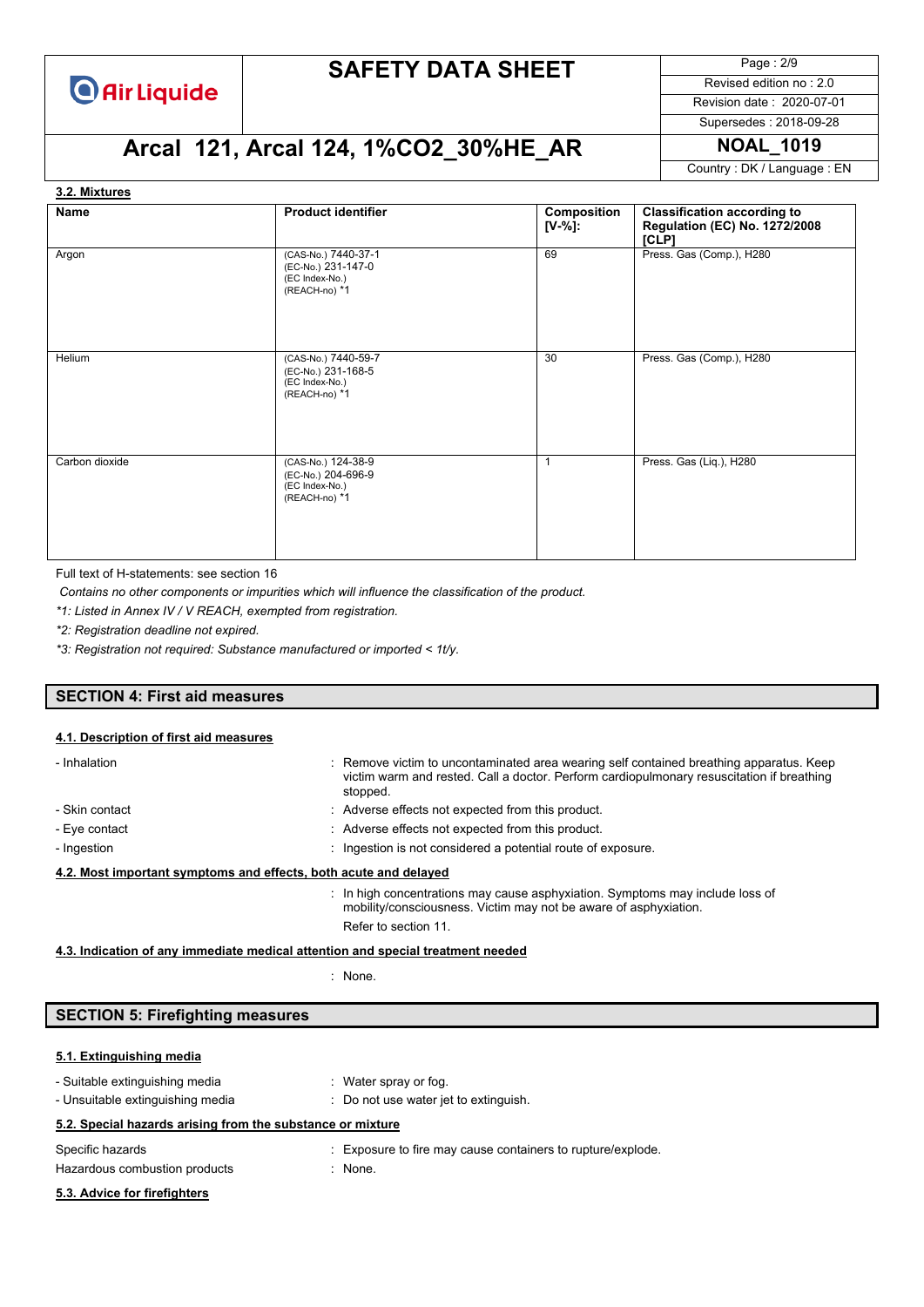Page : 3/9 Revised edition no : 2.0 Revision date : 2020-07-01 Supersedes : 2018-09-28

# **Arcal 121, Arcal 124, 1%CO2\_30%HE\_AR NOAL\_1019**

|                                                | Country: DK / Language: EN                                                                                                                                                                                                                                                                                      |
|------------------------------------------------|-----------------------------------------------------------------------------------------------------------------------------------------------------------------------------------------------------------------------------------------------------------------------------------------------------------------|
| Specific methods                               | Use fire control measures appropriate for the surrounding fire. Exposure to fire and heat<br>radiation may cause gas receptacles to rupture. Cool endangered receptacles with water spray<br>jet from a protected position. Prevent water used in emergency cases from entering sewers and<br>drainage systems. |
|                                                | If possible, stop flow of product.                                                                                                                                                                                                                                                                              |
|                                                | Use water spray or fog to knock down fire fumes if possible.                                                                                                                                                                                                                                                    |
|                                                | Move containers away from the fire area if this can be done without risk.                                                                                                                                                                                                                                       |
| Special protective equipment for fire fighters | : In confined space use self-contained breathing apparatus.                                                                                                                                                                                                                                                     |
|                                                | Standard protective clothing and equipment (Self Contained Breathing Apparatus) for fire<br>fighters.                                                                                                                                                                                                           |
|                                                | Standard EN 137 - Self-contained open-circuit compressed air breathing apparatus with full<br>face mask.                                                                                                                                                                                                        |
|                                                | Standard EN 469 - Protective clothing for firefighters. Standard - EN 659: Protective gloves for<br>firefighters.                                                                                                                                                                                               |

#### **SECTION 6: Accidental release measures**

#### **6.1. Personal precautions, protective equipment and emergency procedures**

|                                                           | $\therefore$ Try to stop release.                                                                     |
|-----------------------------------------------------------|-------------------------------------------------------------------------------------------------------|
|                                                           | Evacuate area.                                                                                        |
|                                                           | Wear self-contained breathing apparatus when entering area unless atmosphere is proved to<br>be safe. |
|                                                           | Ensure adequate air ventilation.                                                                      |
|                                                           | Act in accordance with local emergency plan.                                                          |
|                                                           | Stay upwind.                                                                                          |
|                                                           | Oxygen detectors should be used when asphyxiating gases may be released.                              |
| 6.2. Environmental precautions                            |                                                                                                       |
|                                                           | $\therefore$ Try to stop release.                                                                     |
| 6.3. Methods and material for containment and cleaning up |                                                                                                       |
|                                                           | : Ventilate area.                                                                                     |
| 6.4. Reference to other sections                          |                                                                                                       |
|                                                           | $\therefore$ See also sections 8 and 13.                                                              |

### **SECTION 7: Handling and storage**

#### **7.1. Precautions for safe handling**

| Safe use of the product | : The product must be handled in accordance with good industrial hygiene and safety<br>procedures.                                                       |
|-------------------------|----------------------------------------------------------------------------------------------------------------------------------------------------------|
|                         | Only experienced and properly instructed persons should handle gases under pressure.                                                                     |
|                         | Consider pressure relief device(s) in gas installations.                                                                                                 |
|                         | Ensure the complete gas system was (or is regularily) checked for leaks before use.                                                                      |
|                         | Do not smoke while handling product.                                                                                                                     |
|                         | Use only properly specified equipment which is suitable for this product, its supply pressure and<br>temperature. Contact your gas supplier if in doubt. |
|                         | Avoid suck back of water, acid and alkalis.                                                                                                              |
|                         | Do not breathe gas.                                                                                                                                      |
|                         | Avoid release of product into atmosphere.                                                                                                                |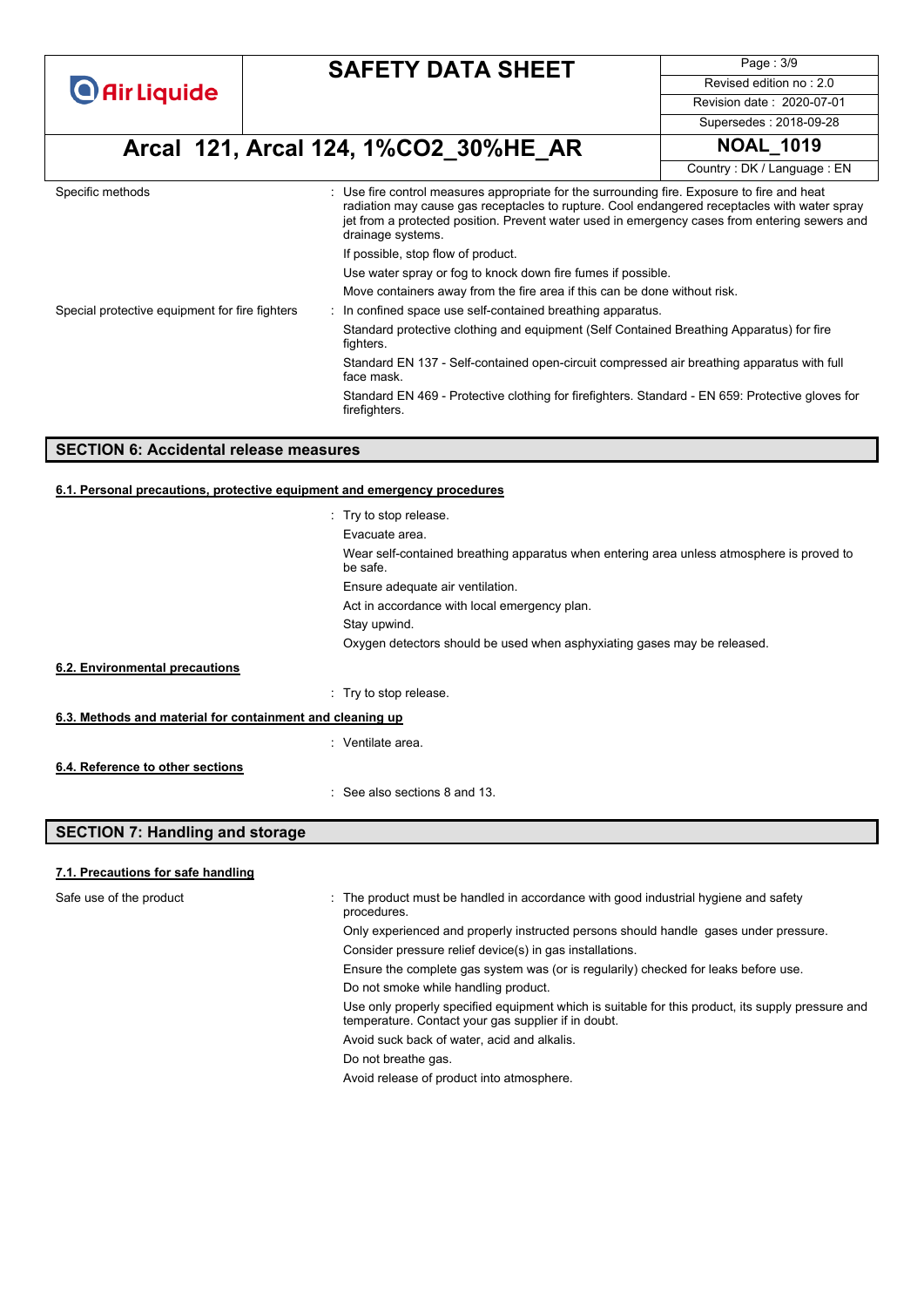| <b>O</b> Air Liquide |  |  |
|----------------------|--|--|

Page : 4/9 Revised edition no : 2.0 Revision date : 2020-07-01 Supersedes : 2018-09-28

# **Arcal 121, Arcal 124, 1%CO2\_30%HE\_AR NOAL\_1019**

Country : DK / Language : EN

|                                                                   |                                                                                                                                                                  | Country: DK / Language: EN |
|-------------------------------------------------------------------|------------------------------------------------------------------------------------------------------------------------------------------------------------------|----------------------------|
| Safe handling of the gas receptacle                               | : Refer to supplier's container handling instructions.                                                                                                           |                            |
|                                                                   | Do not allow backfeed into the container.                                                                                                                        |                            |
|                                                                   | Protect cylinders from physical damage; do not drag, roll, slide or drop.                                                                                        |                            |
|                                                                   | When moving cylinders, even for short distances, use a cart (trolley, hand truck, etc.) designed<br>to transport cylinders.                                      |                            |
|                                                                   | Leave valve protection caps in place until the container has been secured against either a wall<br>or bench or placed in a container stand and is ready for use. |                            |
|                                                                   | If user experiences any difficulty operating valve discontinue use and contact supplier.                                                                         |                            |
|                                                                   | Never attempt to repair or modify container valves or safety relief devices.                                                                                     |                            |
|                                                                   | Damaged valves should be reported immediately to the supplier.                                                                                                   |                            |
|                                                                   | Keep container valve outlets clean and free from contaminants particularly oil and water.                                                                        |                            |
|                                                                   | Replace valve outlet caps or plugs and container caps where supplied as soon as container is<br>disconnected from equipment.                                     |                            |
|                                                                   | Close container valve after each use and when empty, even if still connected to equipment.                                                                       |                            |
|                                                                   | Never attempt to transfer gases from one cylinder/container to another.                                                                                          |                            |
|                                                                   | Never use direct flame or electrical heating devices to raise the pressure of a container.                                                                       |                            |
|                                                                   | Do not remove or deface labels provided by the supplier for the identification of the content of<br>the container.                                               |                            |
|                                                                   | Suck back of water into the container must be prevented.                                                                                                         |                            |
|                                                                   | Open valve slowly to avoid pressure shock.                                                                                                                       |                            |
| 7.2. Conditions for safe storage, including any incompatibilities |                                                                                                                                                                  |                            |
|                                                                   | : Observe all regulations and local requirements regarding storage of containers.                                                                                |                            |
|                                                                   | Containers should not be stored in conditions likely to encourage corrosion.                                                                                     |                            |
|                                                                   | Container valve guards or caps should be in place.                                                                                                               |                            |
|                                                                   | Containers should be stored in the vertical position and properly secured to prevent them from<br>falling over.                                                  |                            |
|                                                                   | Stored containers should be periodically checked for general condition and leakage.                                                                              |                            |
|                                                                   | Keep container below 50°C in a well ventilated place.                                                                                                            |                            |
|                                                                   | Store containers in location free from fire risk and away from sources of heat and ignition.                                                                     |                            |
|                                                                   | Keep away from combustible materials.                                                                                                                            |                            |
| 7.3. Specific end use(s)                                          |                                                                                                                                                                  |                            |

: None.

#### **SECTION 8: Exposure controls/personal protection**

#### **8.1. Control parameters**

| Carbon dioxide (124-38-9)         |                                         |                                               |  |  |
|-----------------------------------|-----------------------------------------|-----------------------------------------------|--|--|
| OEL: Occupational Exposure Limits |                                         |                                               |  |  |
| EU                                | TWA IOELV (EU) 8 h [mg/m <sup>3</sup> ] | 9000 ma/m $3$                                 |  |  |
|                                   | TWA IOELV (EU) 8 h [ppm]                | 5000 ppm                                      |  |  |
| Denmark                           | TWA (DK) OEL 8h [mq/m <sup>3</sup> ]    | 9000 mg/m <sup>3</sup>                        |  |  |
|                                   | TWA (DK) OEL 8h [ppm]                   | 5000 ppm                                      |  |  |
|                                   | Anmærkninger (DK)                       | E (betyder, at stoffet har en EF-grænseværdi) |  |  |

DNEL (Derived-No Effect Level) : No data available.

PNEC (Predicted No-Effect Concentration) : No data available.

#### **8.2. Exposure controls**

#### **8.2.1. Appropriate engineering controls**

: Provide adequate general and local exhaust ventilation.

Systems under pressure should be regularily checked for leakages. Ensure exposure is below occupational exposure limits (where available).

Oxygen detectors should be used when asphyxiating gases may be released.

Consider the use of a work permit system e.g. for maintenance activities.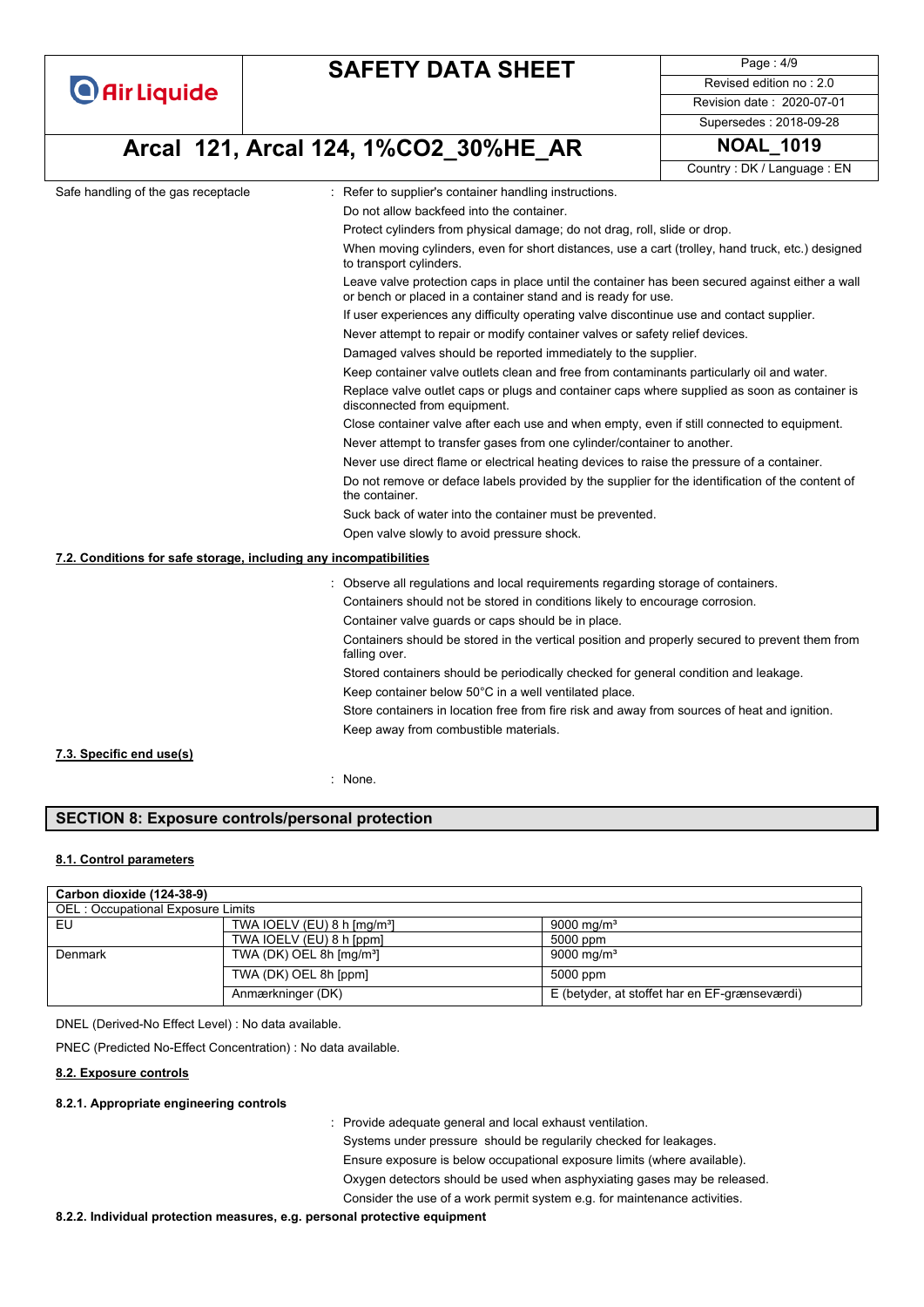| <b>O</b> Air Liquide     | <b>SAFETY DATA SHEET</b><br>Arcal 121, Arcal 124, 1%CO2_30%HE_AR                                                                                                                                                                                                                                                                                                                                                                                                                                                                                                                                                                                                                                           | Revised edition no: 2.0<br>Revision date: 2020-07-01<br>Supersedes: 2018-09-28<br><b>NOAL_1019</b> |
|--------------------------|------------------------------------------------------------------------------------------------------------------------------------------------------------------------------------------------------------------------------------------------------------------------------------------------------------------------------------------------------------------------------------------------------------------------------------------------------------------------------------------------------------------------------------------------------------------------------------------------------------------------------------------------------------------------------------------------------------|----------------------------------------------------------------------------------------------------|
|                          |                                                                                                                                                                                                                                                                                                                                                                                                                                                                                                                                                                                                                                                                                                            |                                                                                                    |
|                          |                                                                                                                                                                                                                                                                                                                                                                                                                                                                                                                                                                                                                                                                                                            |                                                                                                    |
|                          |                                                                                                                                                                                                                                                                                                                                                                                                                                                                                                                                                                                                                                                                                                            |                                                                                                    |
|                          |                                                                                                                                                                                                                                                                                                                                                                                                                                                                                                                                                                                                                                                                                                            |                                                                                                    |
|                          |                                                                                                                                                                                                                                                                                                                                                                                                                                                                                                                                                                                                                                                                                                            | Country: DK / Language: EN                                                                         |
|                          | : A risk assessment should be conducted and documented in each work area to assess the risks<br>related to the use of the product and to select the PPE that matches the relevant risk. The<br>following recommendations should be considered:<br>PPE compliant to the recommended EN/ISO standards should be selected.                                                                                                                                                                                                                                                                                                                                                                                    |                                                                                                    |
| • Eye/face protection    | : Wear safety glasses with side shields.<br>Standard EN 166 - Personal eye-protection - specifications.                                                                                                                                                                                                                                                                                                                                                                                                                                                                                                                                                                                                    |                                                                                                    |
| • Skin protection        |                                                                                                                                                                                                                                                                                                                                                                                                                                                                                                                                                                                                                                                                                                            |                                                                                                    |
| - Hand protection        | : Wear working gloves when handling gas containers.                                                                                                                                                                                                                                                                                                                                                                                                                                                                                                                                                                                                                                                        |                                                                                                    |
|                          | Standard EN 388 - Protective gloves against mechanical risk.                                                                                                                                                                                                                                                                                                                                                                                                                                                                                                                                                                                                                                               |                                                                                                    |
| - Other                  | : Wear safety shoes while handling containers.<br>Standard EN ISO 20345 - Personal protective equipment - Safety footwear.                                                                                                                                                                                                                                                                                                                                                                                                                                                                                                                                                                                 |                                                                                                    |
| • Respiratory protection | Gas filters may be used if all surrounding conditions e.g. type and concentration of the<br>contaminant(s) and duration of use are known.<br>Use gas filters with full face mask, where exposure limits may be exceeded for a short-term<br>period, e.g. connecting or disconnecting containers.<br>Gas filters do not protect against oxygen deficiency.<br>Self contained breathing apparatus (SCBA) or positive pressure airline with mask are to be<br>used in oxygen-deficient atmospheres.<br>Standard EN 14387 - Gas filter(s), combined filter(s) and standard EN136, full face masks.<br>Standard EN 137 - Self-contained open-circuit compressed air breathing apparatus with full<br>face mask. |                                                                                                    |
| • Thermal hazards        | : None in addition to the above sections.                                                                                                                                                                                                                                                                                                                                                                                                                                                                                                                                                                                                                                                                  |                                                                                                    |

: None necessary.

### **SECTION 9: Physical and chemical properties**

### **9.1. Information on basic physical and chemical properties**

Appearance

• Physical state at 20°C / 101.3kPa : Gas.

| Colour                                          | Mixture contains one or more component(s) which have the following colour(s):                                                                 |
|-------------------------------------------------|-----------------------------------------------------------------------------------------------------------------------------------------------|
| Odour                                           | Colourless.<br>Odourless.                                                                                                                     |
| Odour threshold                                 | Odour threshold is subjective and inadequate to warn of overexposure.                                                                         |
| pH value                                        | Not applicable for gases and gas mixtures.                                                                                                    |
| Molar mass                                      | Not applicable for gas mixtures.                                                                                                              |
| Melting point                                   | Not applicable for gas mixtures.                                                                                                              |
| Boiling point                                   | Not applicable for gas mixtures.                                                                                                              |
| Flash point                                     | Not applicable for gases and gas mixtures.                                                                                                    |
| Evaporation rate (ether=1)                      | Not applicable for gases and gas mixtures.                                                                                                    |
| Flammability range                              | Non flammable.                                                                                                                                |
| Vapour pressure [20°C]                          | Not applicable.                                                                                                                               |
| Vapour pressure [50°C]                          | Not applicable.                                                                                                                               |
| Relative density, gas (air=1)                   | : Lighter or similar to air.                                                                                                                  |
| Solubility in water                             | Solubility in water of component(s) of the mixture :<br>• Carbon dioxide: 2000 mg/l Completely soluble. • Helium: 1.5 mg/l • Argon: 67.3 mg/l |
| Partition coefficient n-octanol/water [log Kow] | : Not applicable for gas mixtures.                                                                                                            |
| Auto-ignition temperature                       | Non flammable.                                                                                                                                |
| Decomposition point [°C]                        | Not applicable.                                                                                                                               |
| Viscosity [20°C]                                | No reliable data available.                                                                                                                   |
| <b>Explosive Properties</b>                     | Not applicable.                                                                                                                               |
| <b>Oxidising Properties</b>                     | Not applicable.                                                                                                                               |

**9.2. Other information**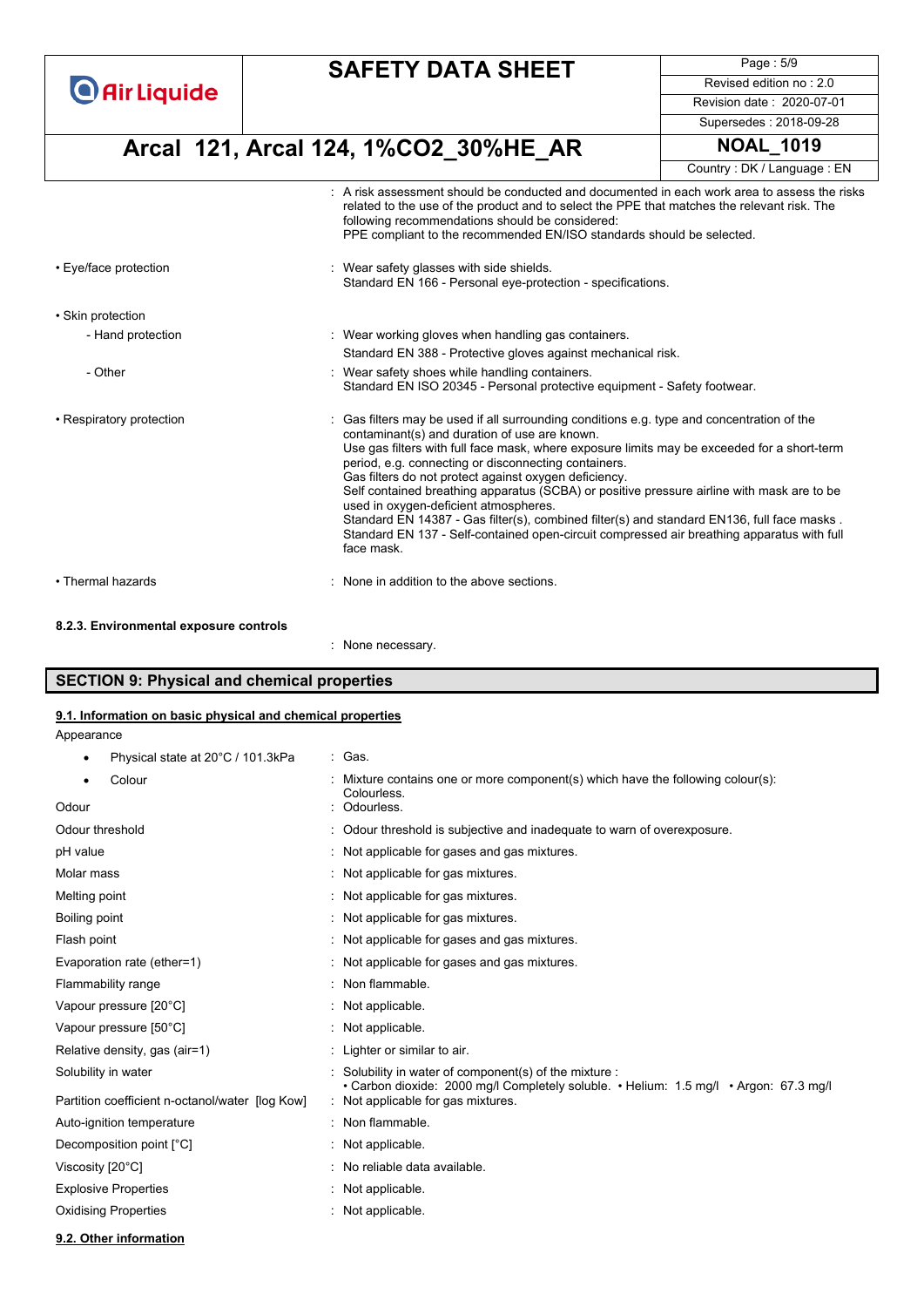

Page : 6/9 Revised edition no : 2.0 Revision date : 2020-07-01

# **Arcal 121, Arcal 124, 1%CO2\_30%HE\_AR NOAL\_1019**

Supersedes : 2018-09-28

Country : DK / Language : EN

Other data in the set of the set of the set of the set of the set of the set of the set of the set of the set of the set of the set of the set of the set of the set of the set of the set of the set of the set of the set of

| <b>SECTION 10: Stability and reactivity</b> |                                                                                                           |
|---------------------------------------------|-----------------------------------------------------------------------------------------------------------|
|                                             |                                                                                                           |
| 10.1. Reactivity                            |                                                                                                           |
|                                             | : No reactivity hazard other than the effects described in sub-sections below.                            |
| 10.2. Chemical stability                    |                                                                                                           |
|                                             | : Stable under normal conditions.                                                                         |
| 10.3. Possibility of hazardous reactions    |                                                                                                           |
|                                             | : No additional information available                                                                     |
|                                             |                                                                                                           |
| 10.4. Conditions to avoid                   |                                                                                                           |
|                                             | : Avoid moisture in installation systems.                                                                 |
| 10.5. Incompatible materials                |                                                                                                           |
|                                             | : For additional information on compatibility refer to ISO 11114.                                         |
| 10.6. Hazardous decomposition products      |                                                                                                           |
|                                             | : Under normal conditions of storage and use, hazardous decomposition products should not be<br>produced. |

### **SECTION 11: Toxicological information**

| 11.1. Information on toxicological effects |                                                                                                                   |
|--------------------------------------------|-------------------------------------------------------------------------------------------------------------------|
| <b>Acute toxicity</b>                      | : Toxicological effects not expected from this product if occupational exposure limit values are<br>not exceeded. |
| Skin corrosion/irritation                  | : No known effects from this product.                                                                             |
| Serious eye damage/irritation              | : No known effects from this product.                                                                             |
| Respiratory or skin sensitisation          | : No known effects from this product.                                                                             |
| Germ cell mutagenicity                     | : No known effects from this product.                                                                             |
| Carcinogenicity                            | : No known effects from this product.                                                                             |
| <b>Reproductive toxicity</b>               | : No known effects from this product.<br>No known effects from this product.                                      |
| <b>STOT-single exposure</b>                | : No known effects from this product.                                                                             |
| <b>STOT-repeated exposure</b>              | : No known effects from this product.                                                                             |
| <b>Aspiration hazard</b>                   | : Not applicable for gases and gas mixtures.                                                                      |

### **SECTION 12: Ecological information**

| 12.1. Toxicity |  |
|----------------|--|
|                |  |

| Assessment                          | : No ecological damage caused by this product.                                                                                    |
|-------------------------------------|-----------------------------------------------------------------------------------------------------------------------------------|
| EC50 48h - Daphnia magna [mg/l]     | $:$ No data available.                                                                                                            |
| EC50 72h - Algae [mg/l]             | $:$ No data available.                                                                                                            |
| LC50 96 h - Fish [mg/l]             | $\therefore$ No data available.                                                                                                   |
| 12.2. Persistence and degradability |                                                                                                                                   |
| Assessment                          | : No ecological damage caused by this product.                                                                                    |
| 12.3. Bioaccumulative potential     |                                                                                                                                   |
| Assessment                          | $\therefore$ No data available.                                                                                                   |
| 12.4. Mobility in soil              |                                                                                                                                   |
| Assessment                          | : Because of its high volatility, the product is unlikely to cause ground or water pollution.<br>Partition into soil is unlikely. |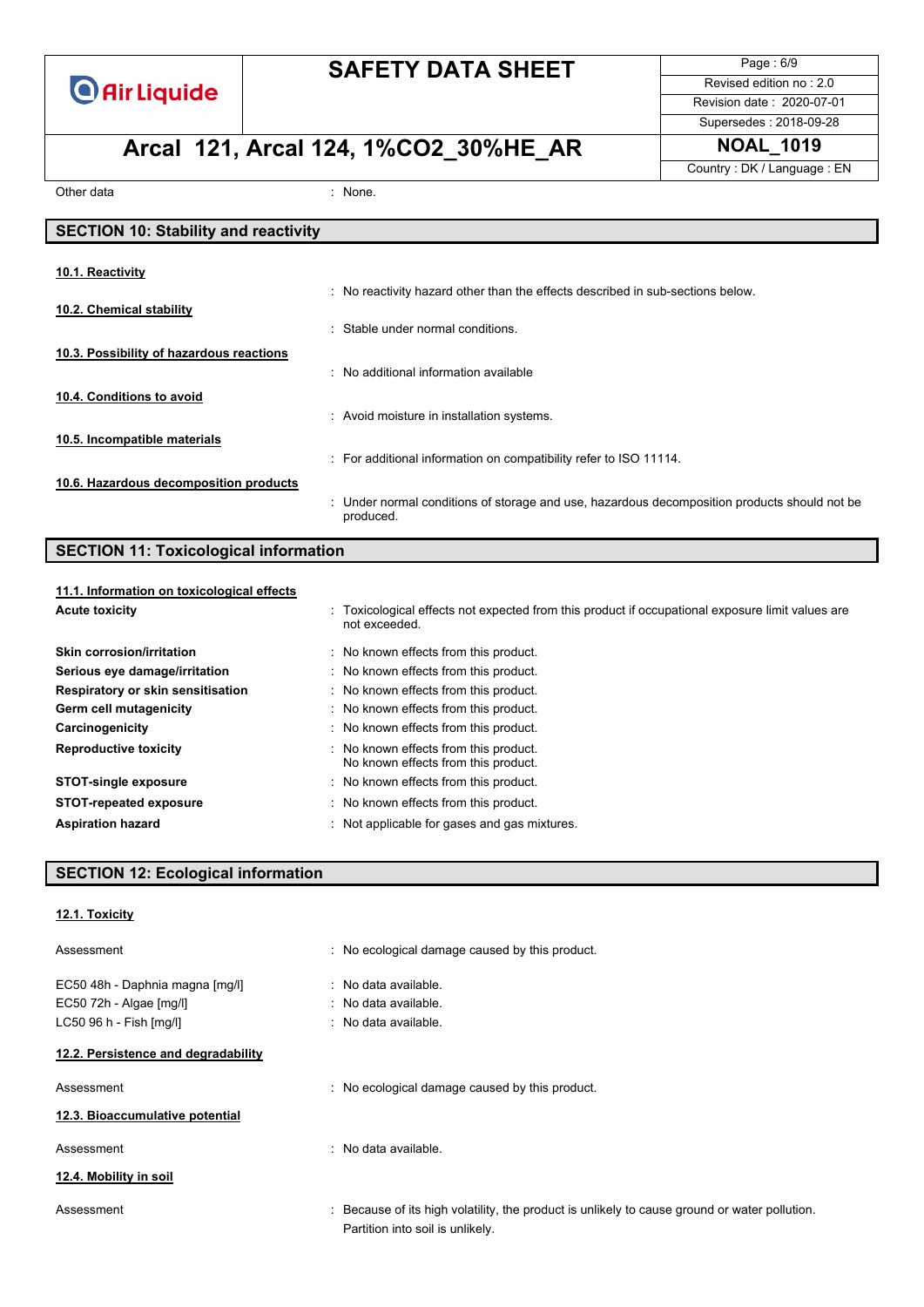

Page : 7/9 Revised edition no : 2.0 Revision date : 2020-07-01 Supersedes : 2018-09-28

# **Arcal 121, Arcal 124, 1%CO2\_30%HE\_AR NOAL\_1019**

Country : DK / Language : EN

### **12.5. Results of PBT and vPvB assessment**

| Assessment                  | : Not classified as PBT or $vPvB$ .   |
|-----------------------------|---------------------------------------|
| 12.6. Other adverse effects |                                       |
| Other adverse effects       | : No known effects from this product. |
| Effect on the ozone layer   | None.                                 |
| Effect on global warming    | : Contains greenhouse gas(es).        |
|                             |                                       |

### **SECTION 13: Disposal considerations**

| 13.1. Waste treatment methods                                                         |                                                                                                                |
|---------------------------------------------------------------------------------------|----------------------------------------------------------------------------------------------------------------|
|                                                                                       | May be vented to atmosphere in a well ventilated place.                                                        |
|                                                                                       | Do not discharge into any place where its accumulation could be dangerous.                                     |
|                                                                                       | Return unused product in original container to supplier.                                                       |
| List of hazardous waste codes (from<br>Commission Decision 2000/532/EC as<br>amended) | : 16 05 05 : Gases in pressure containers other than those mentioned in 16 05 04.                              |
| 13.2. Additional information                                                          |                                                                                                                |
|                                                                                       | : External treatment and disposal of waste should comply with applicable local and/or national<br>regulations. |

### **SECTION 14: Transport information**

#### **14.1. UN number**

| UN-No.                                | : 1956                                                 |
|---------------------------------------|--------------------------------------------------------|
| 14.2. UN proper shipping name         |                                                        |
| Transport by road/rail (ADR/RID)      | COMPRESSED GAS, N.O.S. (Argon, Helium)                 |
| Transport by air (ICAO-TI / IATA-DGR) | Compressed gas, n.o.s. (Argon, Helium)                 |
| Transport by sea (IMDG)               | COMPRESSED GAS, N.O.S. (Argon, Helium)                 |
| 14.3. Transport hazard class(es)      |                                                        |
| Labelling                             |                                                        |
|                                       | 2.2 : Non-flammable, non-toxic gases.                  |
| Transport by road/rail (ADR/RID)      |                                                        |
| Class                                 | $\therefore$ 2.                                        |
| Classification code                   | : 1A.                                                  |
| Hazard identification number          | : 20.                                                  |
| <b>Tunnel Restriction</b>             | : E - Passage forbidden through tunnels of category E. |
| Transport by air (ICAO-TI / IATA-DGR) |                                                        |
| Class / Div. (Sub. risk(s))           | : 2.2                                                  |
| Transport by sea (IMDG)               |                                                        |
| Class / Div. (Sub. risk(s))           | : 2.2                                                  |
| Emergency Schedule (EmS) - Fire       | $\therefore$ F-C.                                      |
| Emergency Schedule (EmS) - Spillage   | $: S-V.$                                               |
| 14.4. Packing group                   |                                                        |
| Transport by road/rail (ADR/RID)      | Not established.                                       |
| Transport by air (ICAO-TI / IATA-DGR) | Not established.                                       |
| Transport by sea (IMDG)               | Not established.                                       |
| 14.5. Environmental hazards           |                                                        |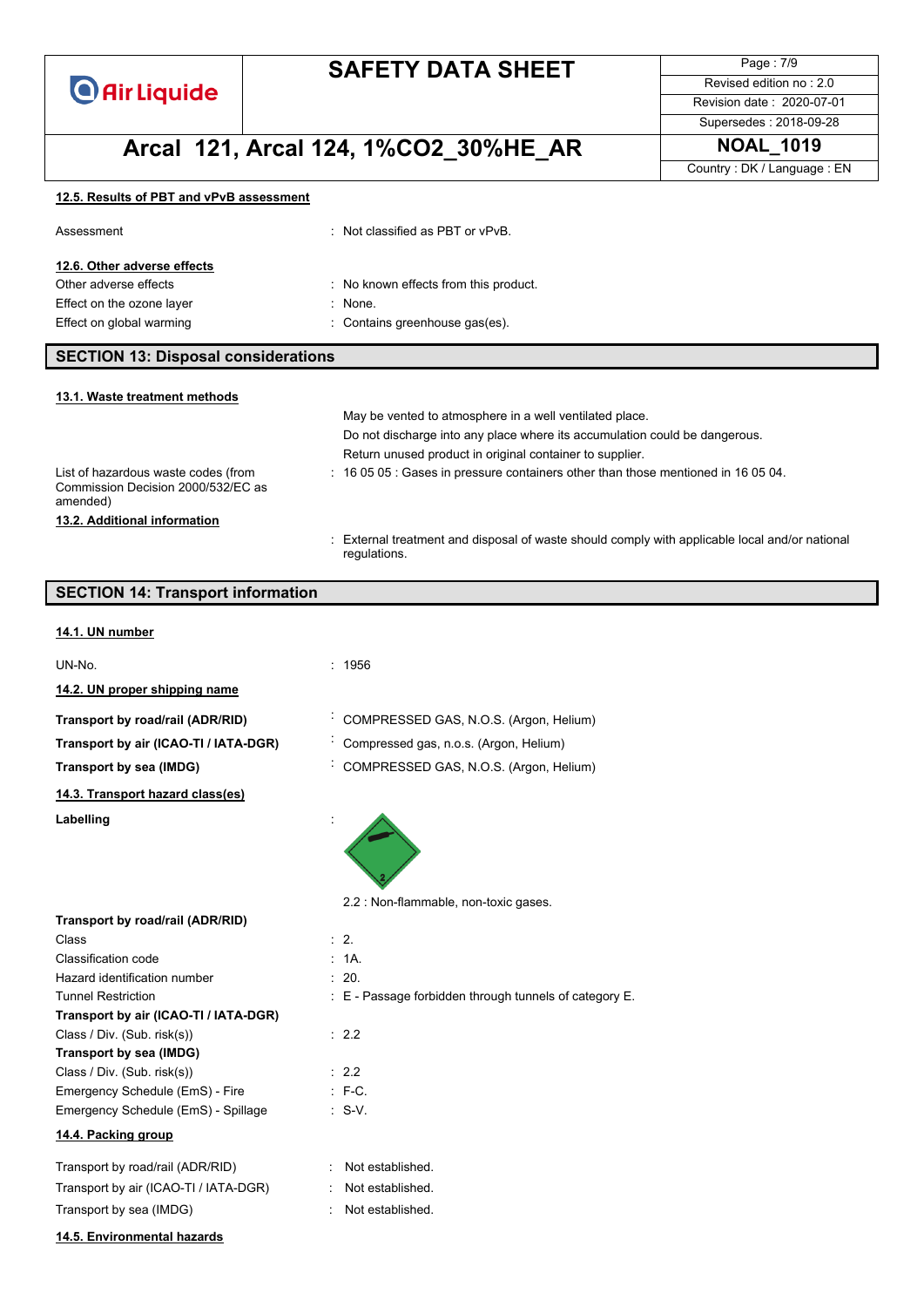**O** Air Liquide

# **SAFETY DATA SHEET**

Page : 8/9 Revised edition no : 2.0 Revision date : 2020-07-01

Supersedes : 2018-09-28

# **Arcal 121, Arcal 124, 1%CO2\_30%HE\_AR NOAL\_1019**

Country : DK / Language : EN

| : None.                                                                                                                                  |
|------------------------------------------------------------------------------------------------------------------------------------------|
| : None.                                                                                                                                  |
| : None.                                                                                                                                  |
|                                                                                                                                          |
|                                                                                                                                          |
|                                                                                                                                          |
| : P200.                                                                                                                                  |
|                                                                                                                                          |
| : 200.                                                                                                                                   |
| : 200.                                                                                                                                   |
| : P200.                                                                                                                                  |
| : Avoid transport on vehicles where the load space is not separated from the driver's<br>compartment.                                    |
| Ensure vehicle driver is aware of the potential hazards of the load and knows what to do in the<br>event of an accident or an emergency. |
| Before transporting product containers:                                                                                                  |
| - Ensure there is adequate ventilation.                                                                                                  |
| - Ensure that containers are firmly secured.                                                                                             |
| - Ensure valve is closed and not leaking.                                                                                                |
| - Ensure valve outlet cap nut or plug (where provided) is correctly fitted.                                                              |
|                                                                                                                                          |
|                                                                                                                                          |

### **14.7. Transport in bulk according to Annex II of Marpol and the IBC Code**

: Not applicable.

| <b>SECTION 15: Regulatory information</b>                                                            |                                                     |  |  |  |
|------------------------------------------------------------------------------------------------------|-----------------------------------------------------|--|--|--|
| 15.1. Safety, health and environmental regulations/legislation specific for the substance or mixture |                                                     |  |  |  |
| <b>EU-Regulations</b>                                                                                |                                                     |  |  |  |
| Restrictions on use                                                                                  | : None.                                             |  |  |  |
| Seveso Directive: 2012/18/EU (Seveso III)                                                            | : Not covered.                                      |  |  |  |
| <b>National regulations</b>                                                                          |                                                     |  |  |  |
| National legislation                                                                                 | Ensure all national/local regulations are observed. |  |  |  |

#### **Denmark**

Recommendations Danish Regulation : Pregnant/breastfeeding women working with the product must not be in direct contact with the product

#### **15.2. Chemical safety assessment**

A CSA does not need to be carried out for this product.

| <b>SECTION 16: Other information</b> |                                                                                      |
|--------------------------------------|--------------------------------------------------------------------------------------|
| Indication of changes                | Revised safety data sheet in accordance with commission regulation (EU) No 453/2010. |